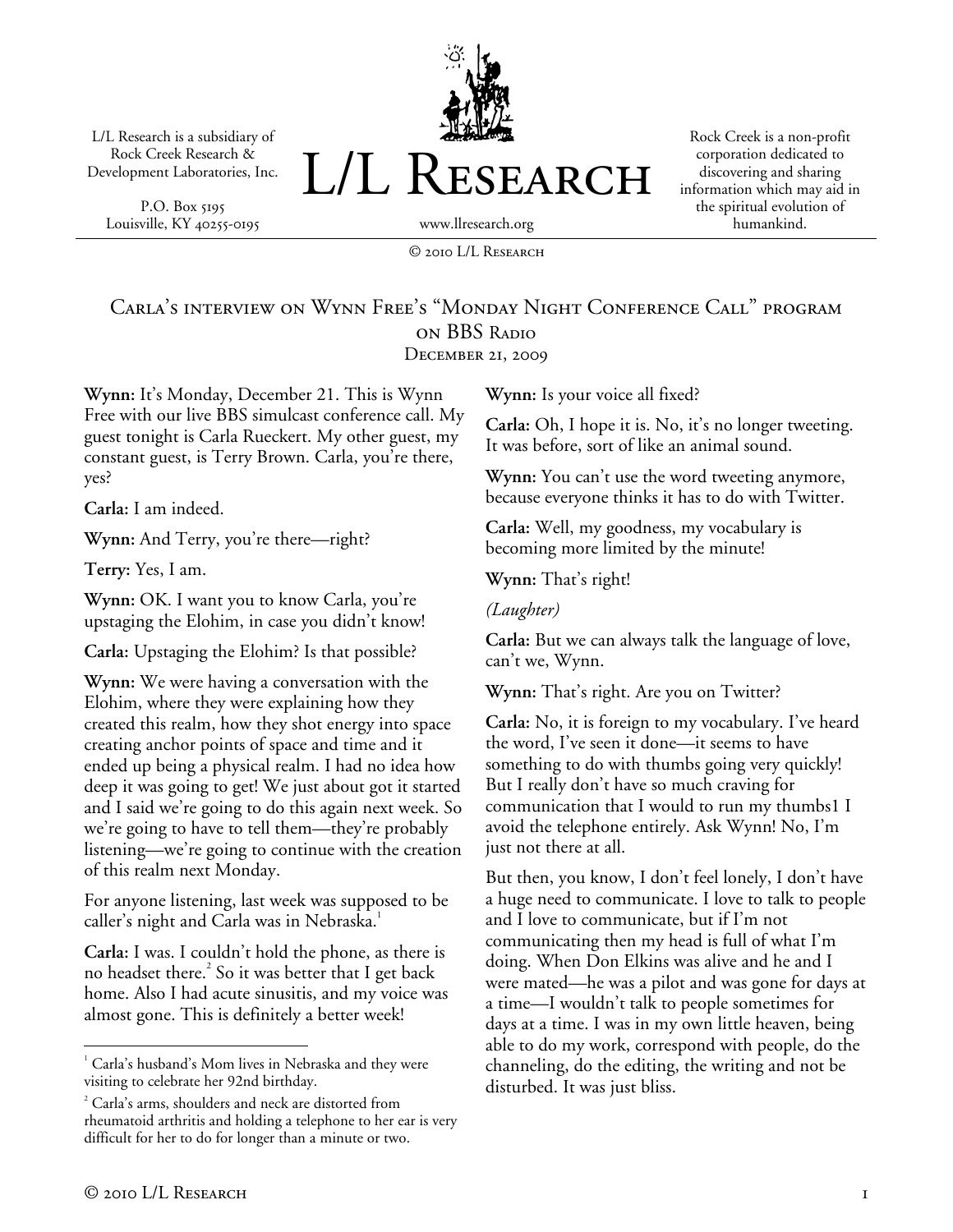Of course I'm thinking seriously of taking off my clothes—at 180 pounds—and sexting! Now this is something that definitely should be done!

**Wynn:** Wait a second! Are you saying you're going to take off your clothes?

**Carla:** I was joking about it. I was saying that people are making all the right uses of high technology today.

## *(Laughter)*

**Wynn:** Well, you know, everyone looks beautiful when they're on the phone or on the internet!

**Carla:** That's a good way of putting it, yes.

**Wynn:** We don't have to worry about combing our hair or losing weight or whatever. We can all be our ideal selves.

**Carla:** I guess we're all right then. We're who we think we are in our emotional hearts, I suppose. We're all full of ideals.

**Wynn:** When we get together, you know, people wonder, "How come these guys are such jokers?"

**Carla:** Because the universe is hilarious, that's why. And the Lord has a sense of humor, that's why. A little dry sometimes, though, huh Terry?

**Wynn:** Well, here we have three people very involved in hearing voices. I guess I shouldn't include myself. All I get is dream messages. I don't get running dialogues. But you and Terry get running dialogues of voices that comes from somewhere. I think that it's rather hard for people to grasp that you're still human when you're having that experience.

**Carla:** Well, not if you listen to us for five or ten minutes! You might wonder us after that!

*(Carla dissolves into laughter.)* 

**Wynn:** Boy are you giggle-ish tonight!

**Carla:** I'm just being silly, having fun.

**Wynn:** Well, no matter what you do, you can't get out of this body—at least not while you're in it.

**Carla:** Well actually, I would say you can. Having been a dancer, and a singer, as well as a channel and to a certain extent having maternal feelings for my little brother, who called me Mama until he was almost two—I think [I can say] you can get out of this body because of the fact that you're in the moment so deeply that you're in the universal [present]. Your body is an instrument, and you're singing the Creator's song. You know when you're there, and it's a wonderful thing.

I think that dancing is probably the most immediate experience I've had of being moved by the moment, being an expresser of the rhythm, not of my body or the movement but of the spheres. Everything is rhythm and your body is an expression of it that goes far beyond your anatomy.

And I think people that sing—I've not been a soloist except for folk music about 30 or 40 years ago, when I was in college. But when you're in the middle of the music in a large piece, it sweeps you away. And you're not just singing your part, you're singing the whole orchestra and chorus and all the parts. It's all coming together and it's all speaking through you. And you simply are no longer you. You're the music, the instrument of the music. So I think regular people, without channeling, [do have] the experience of being a Mom. There's something about moving into the rhythm of relating to your child, relating to the infant that is completely dependent upon you, and is utterly in love with you. And you are utterly in love with that beautiful baby. It's just an emotion that is so sublime and so perfect that truly you [are] playing and dancing with this other entity in a place that is not local. This little entity doesn't know how to be local yet. He's still singing the music of the spheres. What is it William Wordsworth once said? "Streaming clouds of glory do they come into this life"—I can't quote it right.<sup>3</sup>

Anyway, I think everybody can get there from here, I think we can all get into the now and abandon the

Our birth is but a sleep and a forgetting:

The Soul that rises with us, our life's Star,

Hath had elsewhere its setting,

And cometh from afar:

 $\overline{a}$ 

- Not in entire forgetfulness,
- And not in utter nakedness,
- But trailing clouds of glory do we come From God, who is our home:
- Heaven lies about us in our infancy!

<sup>&</sup>lt;sup>3</sup> The correct quotation, from William Wordsworth's Ode,

<sup>&</sup>quot;Intimations of Immortality from Recollections of Early Childhood", is: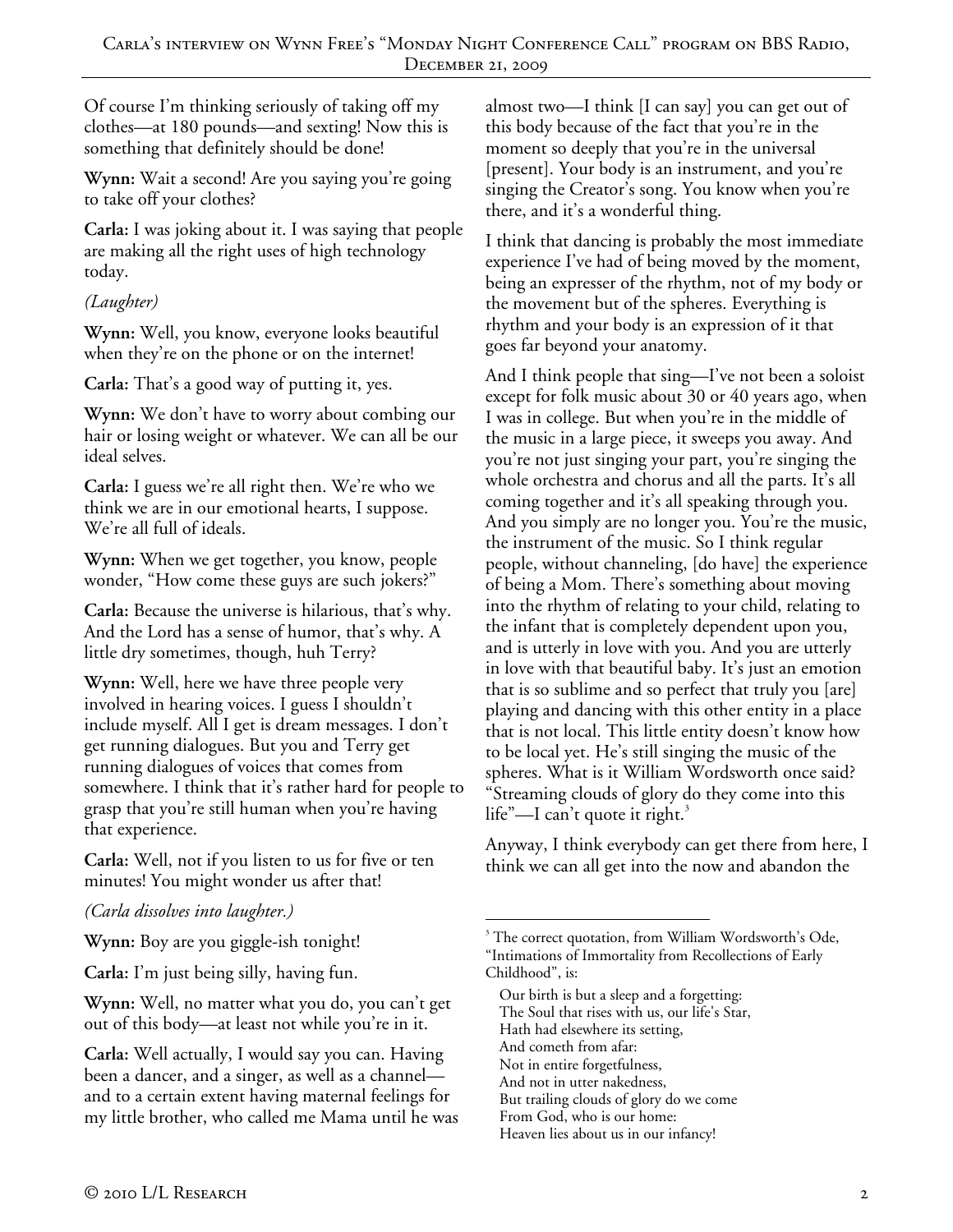body, so that the body is abandoned to the now. I think we really, really do get out of the body.

**Wynn:** Carla, I have to start my tape recorder here.

**Carla:** You forgot to start your tape recorder?

# *(Laughter)*

**Wynn:** I never heard you so giggly, Carla!

**Carla:** Well, you know, I'm feeling a little bit out of it because of the fact that I've had this sinusitis and a lot of nerve pain. If you've never had nerve pain, it's like having a toothache. But you know help is coming, help is galloping down the road. I've got a epidural injection of cortisone coming tomorrow which will begin to solve the immediate problem, and there are a couple of hospital tests before a surgery that will implant some pieces of metal to stabilize the spine where it's falling apart.

I've had arthritis since I was 13 and I'm 66 now—so go figure. I'm very lucky that we're at a point where they can at least mechanically sort of keep me going, and keep me using my arms. But if you don't medicate it, which I don't, it puts you in a space where you can do a spiritual process with it. And you can get very silly because its perfectly obvious that "life is just a dream, sweetheart".<sup>4</sup>

# **Wynn:** Merrily, merrily, merrily?

**Carla:** Oh yes! I think that's what people miss if they medicate the problem. If I could, I would, but I just can't, because my body can't stand the medication. I can't take aspirin. I can't take Tylenol, because it interacts with the medicine I take for arthritis. In my long history as an arthritic patient I have taken medication by mouth until my stomach can't take it. So there is nothing for it. I really do have to go through the fire

What I've found in dealing with it as a spiritual practice is that it really does release you into your joy and your freedom and your laughter, as you look at the absurdity of the situation. Of all this incredible energy, all of the humanity, there is this little contact place in space and time that has the name of Carla Lisbeth, and it's so huge! And the less that I can move, the more absurd it becomes. And yet there is so much, such an incredible amount of emotion and

curiosity, and all of these wonderful human traits that just bubble up into that place where you aren't paying attention to the fire except to give thanks for it, to offer gratitude to it for the gift it brings, to count your blessings. That's a huge one when you're in a situation like this. Count your blessings! Every blessing brings you more into your own rhythm and your own now.

So you end up half the time feeling extremely weary because you're running a lot of energy without having a lot of physicality. But at the same time, a lot of the times, I feel extremely present and aware. It does really put me into my giggle mode.

# *(Laughter)*

I've been watching my house. The people around me have come and decorated the Christmas tree. They've put lights up. I have a huge collection of [Christmas items] and we re-use the things. My mother was Christmas mad! So it's a matter of, "Well, what do we put up this year?" I don't have enough house to put up all her incredible Christmas crèches, angels and statues, but I love to have it around me at Christmas. And it's so funny just to watch it happen. When you're a full-service human being, you're making it happen. You're baking the brownies, etc. I certainly have shaped a lot of the way Christmas is turning out, [but have physically done nothing. It's all happening around me like a blooming flower. It's just amazing to feel this energy take hold. I have a feeling it's like this all over the world.

Not everybody celebrates the same holiday, but there is that universal feeling of the beginning of the waxing of the light. Finally, tomorrow, there will be more light than today! And it's a very intense time. I think a lot of people experience more difficulties. Certainly more of us who have gotten on in age have lost more people in our lives at this season than any other. I lost my mom, my dad, my two grandmothers, and my great aunt, and Don. [They all] died in November or December. It's an incredible intense time of year. But it's wonderful to feel it blooming.

I do accept the shadow side [of the Christmas season] and have certainly experienced it this year. But it has absolutely nothing that contracts or takes away from the authenticity of this season. Our hearts are stables and we have rough straw on our floor.

 $\overline{a}$ <sup>4</sup> The song "Sh-Boom", recorded by the Crew Cuts in 1954, contains the lyric, "Life is just a dream, sweetheart."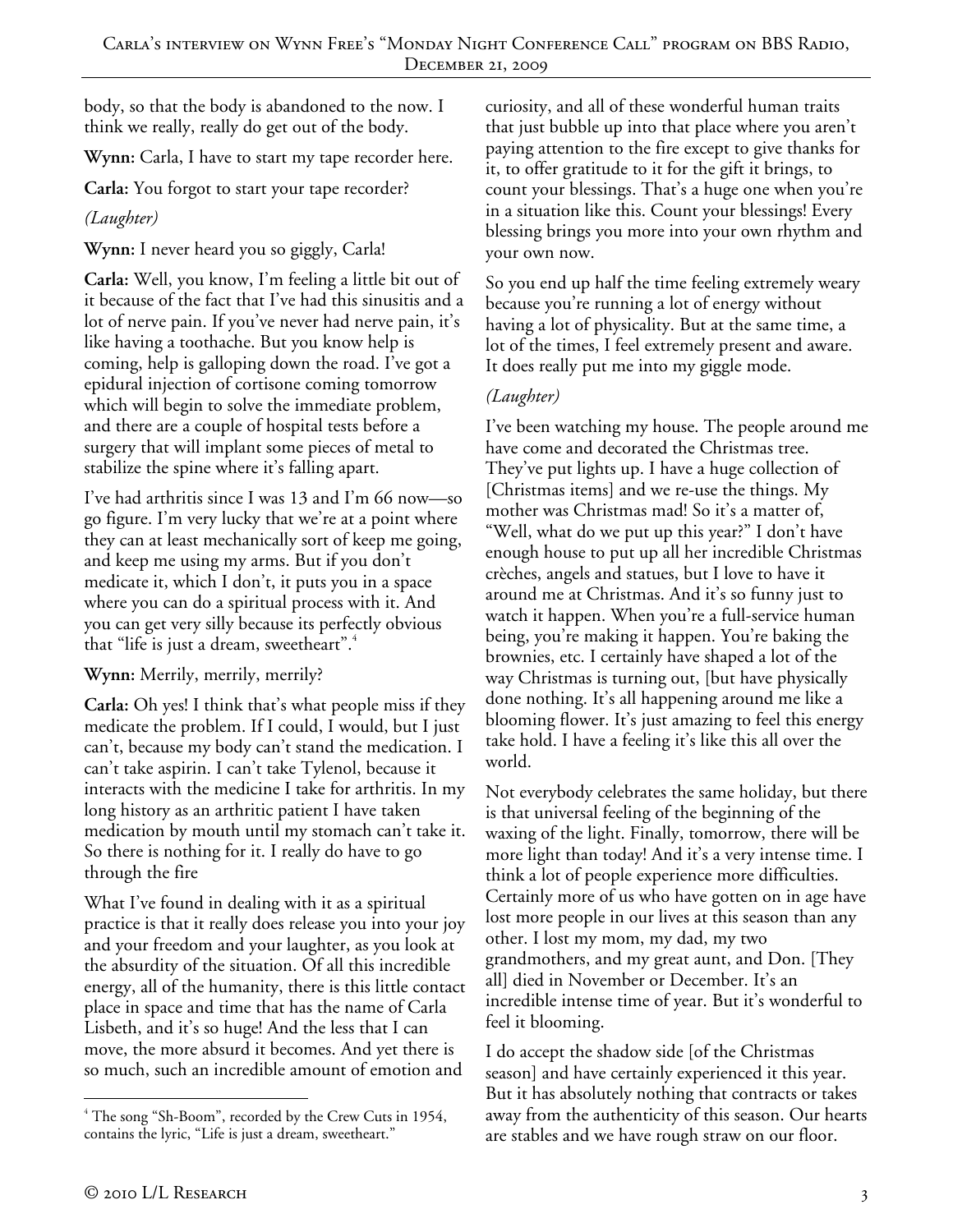And this is the very time when we can ask ourselves to prepare a manger in our hearts, and to furnish it not with the rough straw but to go and find clover and dried timothy and all the grasses that are soft [so that] we can make ready in our hearts a cradle for a new life, for utter and complete love; [for those spiritual qualities] that are developing and maturing with us as we go down our spiritual road.

You know each year, as the light beings to wax again, we feel that different love in our hearts. And [we can] make a real commitment to change and nurture and encourage it within ourselves, with that soft, soft hay and the rocking of the cradle by our own attention and devotion.

#### *(Pause, then laughter.)*

#### Sorry about that Wynn.

**Wynn:** Hey, that's ok. I was getting into a meditative state. I don't know if you guys notice, but when Carla talks there's all this energy dancing around in her voice. I just was listening to it and I spaced out. I thought I was going to have to talk a lot because you were going to have laryngitis!

## *(Laughter)*

**Carla:** So anyway, that's what I've been getting out of this day—some of it's silly and some is not so silly. How have you been experiencing this time, Wynn? Terry?

## **Wynn:** Terry?

**Terry:** To me it's been a time of shifting and change. I define that to feel that we might break through and do better. My office is moving and I'm moving. I found a great place to eat over here in Santa Monica. So it's just a whole big move and shift for me right now. The lady I'm moving in with has a beautiful Christmas tree. She's making all kinds of [delicious food]. On the 24th she is going to have a big party and invite people. I'm really excited about it.

**Wynn:** Well, as for me, I've just been working on my web site. I'll have a party when I get it done. I don't know if you went through this, but for a long time I didn't know how to describe what I do with the public. It was a little scary. In fact, I remember you [channeled] in your original readings—I think it was you, wasn't it, or Edgar Cayce—that bringing forth this kind of information is very tricky, putting it out to the public and avoiding negative attacks.

Knowing how to phrase it, how to anchor it so that it doesn't provoke other people.<sup>5</sup> And for the longest time I didn't know how to do it.

I could say I wrote a book. That was easy. But when you're talking to guys in other realms and you're trying to make it valuable to other people, [the question is] how to introduce that to people. One of the things I've learned is, in public, I never tell people I'm talking to the Elohim. I tell people I'm talking to a voice that says it is the Elohim. Then I don't have to prove anything. I don't have to say they are who they say they are. It took me a while to figure that out.

I mean it's OK on my conference line. When people are [phoning in] over and over again, I say, "Here is the Elohim," and it's OK. But when you're dealing with the public, you're dealing with people that are skeptical and judgmental and who say, "That can't be real," kind of in your face. So making a presentation and very carefully crafting one's words so that you can give people the free-will choice to investigate something without telling them [what] it is [is]something. The Elohim are worse than Ra. People know who Ra was—some Egyptian sun god. [When you began to channel Ra], did you know who the Egyptian sun god was, Carla?

**Carla:** Well, yes. That's why I didn't even want to channel [Ra] the first time I got that name. I said, "Oh, no you don't! I'm not doing that!" I challenged with every ounce of energy I had in me. I challenged in the name of Jesus the Christ by asking, "Can you say that Jesus is Lord?" Ra answered the challenge just fine. And I thought, "Well, I'm not going to judge [Ra} if he comes in the name of Jesus the Christ! Who am I to say no?" So we had a good talk. But [first] I challenged that entity three times, just as hard as I could, before I accepted the first contact. I did not want to channel Ra, the Egyptian sun god because it was too distorted.

**Wynn:** I have to tell you something, I don't think you know this, as it is an obscure piece of knowledge and you have to study the Edgar Casey readings to find this, but it's [in] the Edgar Casey readings. Do you know who the human was, who was Ra, the sun god?

 $\overline{a}$ <sup>5</sup> This concept does not ring a bell as being channeled by L/L Research.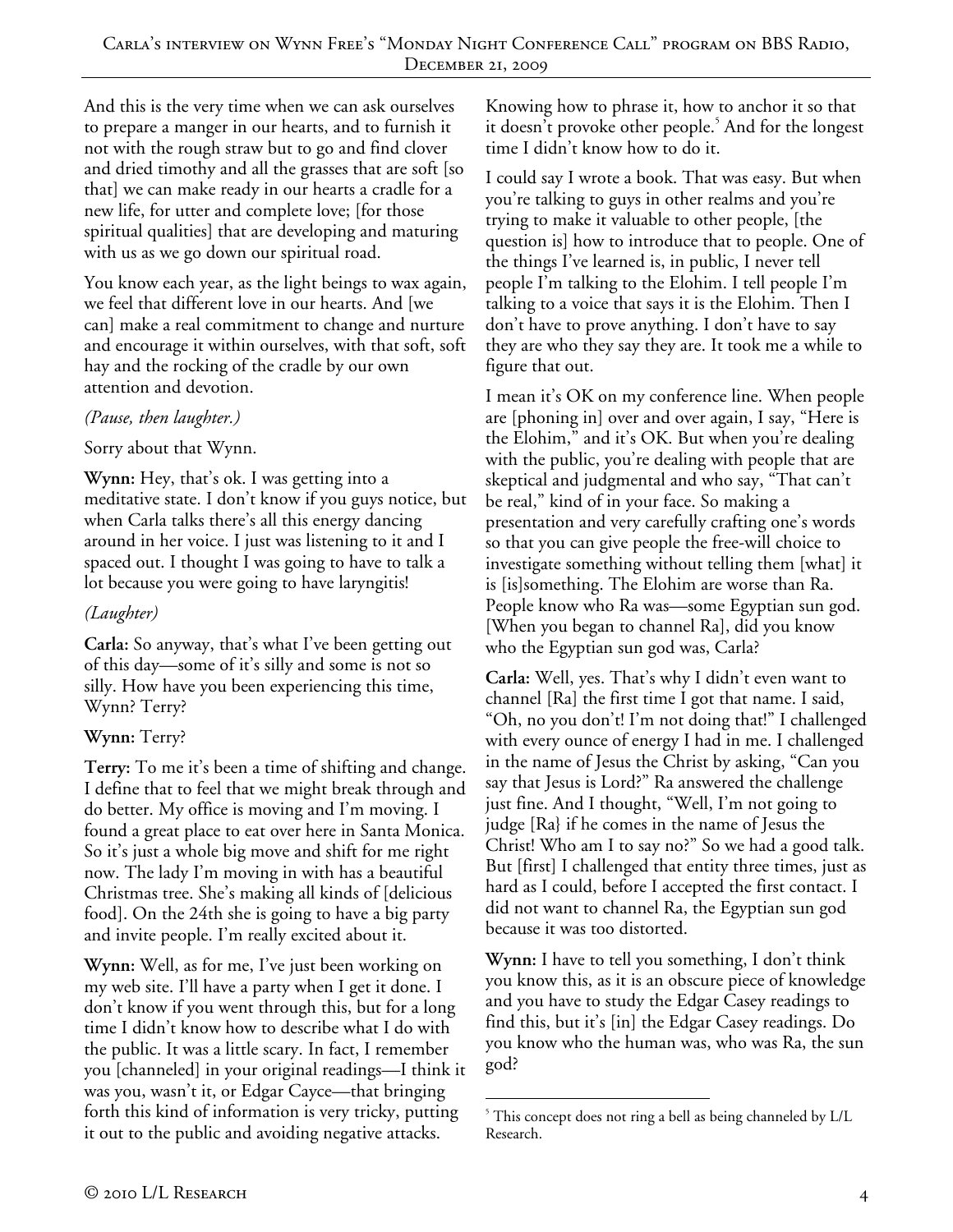**Carla:** No, I don't know the Cayce readings that well at all. Who was it?

**Wynn:** Edgar Cayce. In your readings, you solve this big puzzle.

**Carla:** I thought Edgar Cayce was Ra-Ta, who was a priest at that time. But you're in another reality, OK.

**Wynn:** No, no, no, no. Edgar Cayce was Ra-Ta. Your readings refer to Ra-Ta, right? You know that?

**Carla:** Not by name but you could definitely build a case.

**Wynn:** Yeah. If we go with Carla's readings, they said the group soul, Ra, was working with an Egyptian high priest in approximately 10,000 BC. They built the pyramids by levitation. The work that was done at that time got picked up by the negative[ly oriented priests] within the Egyptian government who used the expansion of the field to tap into the negative instead of the positive.

**Carla:** That's not from *The Ra Material*. [The Ra group] was talking about creating by the power of thought. They were not talking about tapping into the negative.

**Wynn:** You know what? I don't have it in front of me.

**Carla:** You should tell me key words so maybe I can find it. I have [*The Ra Material*] on the computer.

**Wynn:** Don't you remember, they said that the work they did was used to control people? Remember that?

**Carla:** No, I remember they said they were about half-way into this reality, so they were about halfway visible [during the creation the Great Pyramid by Ra]. I'm not where you are. If you can give me a key word I can find a reference. I'm not trying to say you're wrong, because I'm so often wrong it's ridiculous! But I'm not recognizing what you're saying.

**Wynn:** I think this was in *Book I* [of *The Law of One]*. I don't have the right computer open or I'd look it up. Ra said—this is my paraphrase of that reading—"We came upon a priest in Egypt. We worked with that priest and built the pyramids by levitation." You remember that? Correct?<sup>7</sup>

**Carla:** No, it wasn't levitation, that's what I'm saying. What I remember is, they said they built the pyramids by asking the living rock to create the pyramid and it did so. [It's] sort of like Jesus saying, "All of these things that I do, you can do and more also." "If you have faith, you can move mountains." Sorry, but I don't find this. I've looked for Ra-Ta and I don't find it. But I don't think it really matters.

**Wynn:** You know what, it changed my life, finding that quote.<sup>8</sup> It convinced me of [the truth of] the

QUESTIONER: How were the blocks moved?

This energy is intelligent. It is hierarchical. Much as your mind/body/spirit complex dwells within a hierarchy of vehicles and retains, therefore, the shell or shape or field, and the intelligence of each ascendingly intelligent or balanced body, so does each atom of such a material as rock. When one can speak to that intelligence, the finite energy of the physical, or chemical rock/body is put into contact with that infinite power which is resident in the more well-tuned bodies, be they human or rock.

With this connection made, a request may be given. The intelligence of infinite rock-ness communicates to its physical vehicle and that splitting and moving which is desired is then carried out through the displacement of the energy field of rock-ness from finity to a dimension which we may conveniently call, simply, infinity."

In this way, that which is required is accomplished due to a cooperation of the infinite understanding of the Creator indwelling in the living rock. This is, of course, the mechanism by which many things are accomplished, which is not subject to your present means of physical analysis of action at a distance.

 $\overline{a}$ 

 $6$  The point is worth making here that Carla never refers to "Carla's readings" but rather to "L/L Research's readings." The reason is that the channeling that occurs is a function not of the channel alone, but of the entire group making up the sitting circle. In the case of the Ra channelings, that sitting group was Don Elkins, Jim McCarty and Carla L. Rueckert, who were at that time the three researchers of L/L Research.

 $\overline{a}$ 7 Wynn mixed two different parts of Ra's discussion. In Session 3, recorded on January 21, 1981, Ra told Don about the way the pyramid was built:

RA: I am Ra. You must picture the activity within all that is created. The energy is, though finite, quite large compared to the understanding/distortion by your peoples. This is an obvious point well known to your people, but little considered.

<sup>8</sup> The quote to which Wynn refers is found in *The Law of One*, Book V, a fragment from Session 27. Don asked a question on behalf of Paul Shockley, who felt he was Ra-Ta in a previous incarnation. Don said, "Paul has received information that there were other beings aiding in the construction of the pyramids, but that they were not fully materialized in the third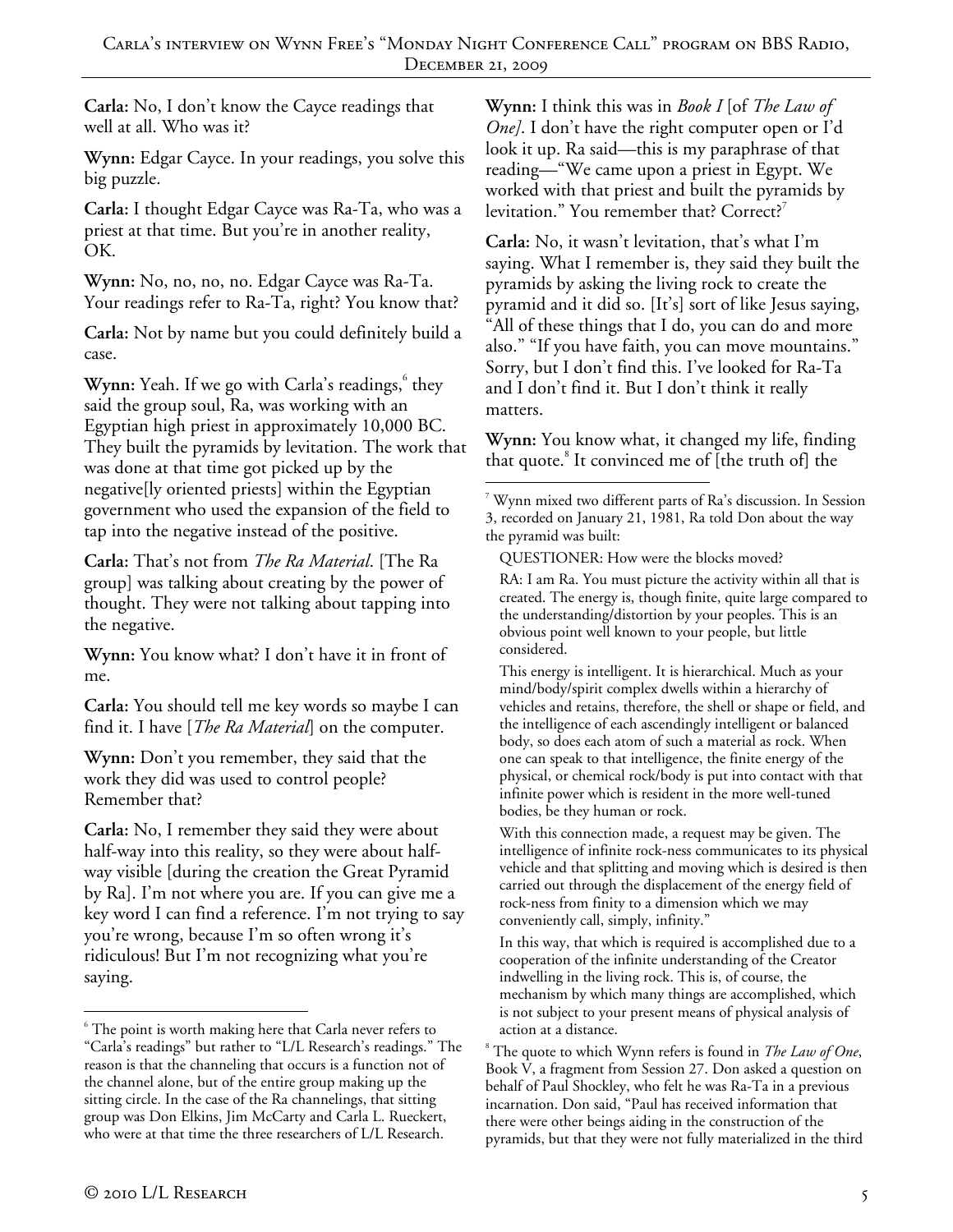Edgar Cayce readings, which never referred to a group soul. But they did say that Edgar Cayce himself was recognized eventually as Ra, the sun god, after the Ra-Ta life, when he died, because there were so many miraculous phenomenal things that happened around him.

#### **Carla:** But that is not from *The Ra Material.*

**Wynn:** That's from the Edgar Cayce material.

**Carla:** Well it may be true but it's not from *The Ra Material*.

**Wynn:** But *The Ra Material* most definitely said, I can almost quote it, [that] they have to stay in our realm because the work was picked up by the priests at the time [who] used it for power over other people.

**Carla:** No, but I do find what I remember. It said, "We are those of the Confederation who 11,000 years ago came into two of your planetary cultures who at that time were closely in touch with the creation of the One Creator." And it said "We came and we were welcomed by the peoples whom we wished to serve. We attempted to aid them in technical ways having to do with healing of the mind/body/spirit complex distortions through the use of the crystal appropriate to the distortion placed within a certain appropriate series of ratios of time/space material thus were the pyramids created." And then, scrolling down here it says that Don says: "Well we're interested in that. And he asked, "Were you responsible for the building of the pyramids? What was the purpose of the pyramids?" Ra says, "The larger pyramids were built by us using the

density. They were materialized from their waist up to their heads but were not materialized from their waist down to their feet. Did such entities exist and aid in the construction of the pyramids, and who were they?" Ra replied, "Consider, if you will, the intelligent infinity present in the absorption of livingness and being-ness as it becomes codified into intelligent energy, due to the thought impressions of those assisting the living stone into a new shape of being-ness The release and use of intelligent infinity for a brief period begins to absorb all the consecutive or interlocking dimensions, thus offering brief glimpses of those projecting to the material their thought. These beings thus beginning to materialize but not remaining visible. These beings were the thought-form or third-density visible manifestation of our social memory complex as we offered contact from our intelligent infinity to the intelligent infinity of the stone." The Ra readings never identified Shockley or Cayce as Ra-Ta.

forces of one. The stones are alive. It is not been so understood by the mind/body/sprit distortions of those of your culture".

And that's why I was trying to say. They used their energy to communicate in oneness with the living rock, and asked the rock to form a pyramid. So it wasn't [accomplished] by levitation. It was by the power of thought. And I think there is a substantive difference. In one case you're still on the level where things have weight and substance and have to be cut and put together and lifted and placed. And on the other you are transcending that reality to where you are moving, not in mass, but by thought.

**Wynn:** Well I know that in the Edgar Cayce readings the word levitation appears, so I might be mixing up the two readings. I took what they said in your reading as another way of saying what the Edgar Cayce reading said. The premise is that Edgar Casey was connecting to some aspect of that source. That's my premise and that's why I went to meet you originally. I found that correlation between the two and it made me say, "This could not be coincidence."<sup>10</sup>

**Carla:** There is a whole lot in the Cayce material, his metaphysical readings, which is quite harmonious with *The Ra Material*, if not exactly alike. I think that's true of positive information. It tends to harmonize.

I also think that your way of describing it is probably a whole lot closer to the contact point for the entrylevel person listening to you on the radio. And that's what you were saying earlier, that you try hard to find ways to talk about this so that the entry-level person, in all their skepticism can think, "Well, it's a good enough point. Maybe I can think about that a minute"

It's almost like a DJ trying to find the right character that's going to appeal to the drive-time crowds, and it turns out that the character that appeals to the drive-time crowd is generally kind of a schlemiel, but

 $\overline{a}$ 9 This material is from Session 2 of *The Ra Material*, recorded on January 20, 1981.

<sup>&</sup>lt;sup>10</sup> Wynn and I first met in person at the 2002 International UFO Congress. We enjoyed the meeting tremendously, as we had been corresponding for several years and it was fun to put the face to the name.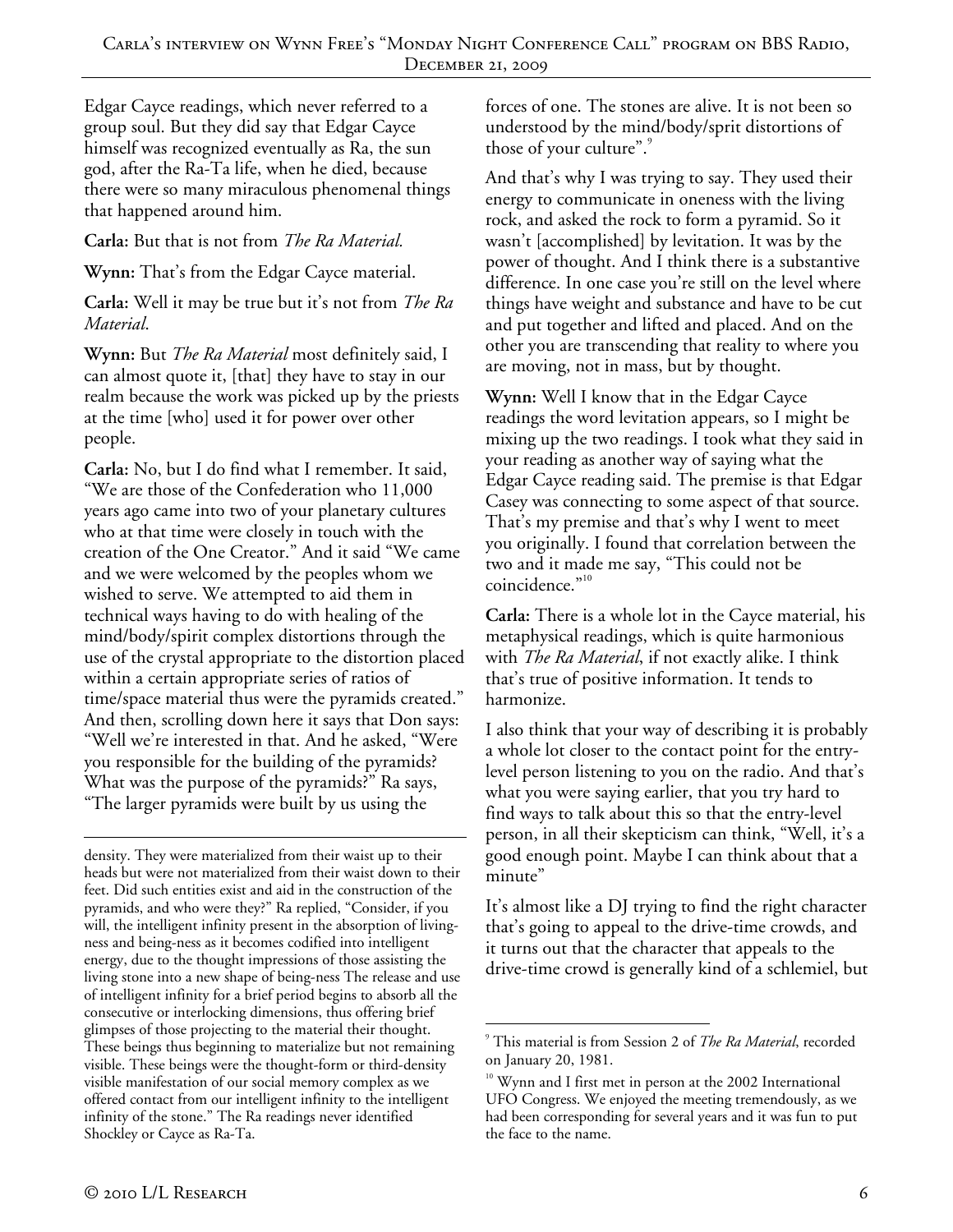a schlemiel that brings up interesting subjects. Did you ever notice that about the shock jocks?

**Wynn:** Are you calling me a schlemiel?

**Carla:** No, I'm calling you a metaphysical radio man! You know what I'm talking about—Don Imus—does he really present himself as though he's like that all the way through? I think that out of all of the ways that you think about things, you pick the way that's going to register the best—to your calculations, it will register the best to the entry-level person. And I think it's a skill that is a very important one.

I've just barely begun to learn any of that. And that was because I wrote *Living the Law of One—101: The Choice*, where I wanted to talk to the entry-level person. And so I would write a section and then do it over six times, slowing down, using shorter words, using shorter sentences, using only the references that somebody in the eleventh grade could recognize and using no words that were beyond the seventhgrade reading level. I think I came out with probably the best book I ever wrote. It was hard work!

**Wynn:** So, I'm just a professional dummy.

*(Lots of laughter.)* 

**Carla:** Is that what I said? That wasn't what I meant! In fact, I was trying to compliment you.

**Wynn:** Oh no, I did take it as a compliment. I'm just doing what you're saying.

**Carla:** Oh right.

**Wynn:** I'm going to tell you an interesting thing you can correlate this with me. There are people that have studied this and are very advanced in their understanding of it. But some of the people that know nothing about this are stronger Wanderers than the people who are experts. That's why making it simple and dumbing it down can be really valuable for certain people.

**Carla:** I didn't say dumbing it down! I don't think that either one of us "dumbs it down". I disagree with that completely. I think we're just looking for ways to say it that aren't unnecessarily complex. No sir! I did not dumb down anything! and I know you don't either. You're trying to share the best of what you know but you are being careful about the avenues [you take], the strategy, the angle of attack.

My way is sort of full bore. My stream of consciousness, it's an ocean, and I'm just floating on it. I don't have a strategy. I'll never be anywhere close to the mainstream because I not really willing to do what you've done, as a way of life. You keep trying to find more of the essence of [the story] and say it in a way that doesn't make people [turn off]. But I don't get that. I don't see that.

**Wynn:** When I wrote music, that's exactly what [I did]. I don't know if you know the history of my music-writing years but I know you enjoy my music.

**Carla:** Yes, and you told this long story that first time when we met—you knocked on my basement window—remember? At our hotel.

**Wynn:** Your husband was there, right?

**Carla:** Yes, I think there were about three people in the room. But anyway, that's where you first found me. You knocked on the window and I motioned you around to the outside door and you came in. It was a fun meeting. And you did tell me that long story about your partners that sort of scooted away and left you dangling in mid-air somewhere—an excruciating position.

But you wrote some awfully good music then. It could have gone mainstream, man. You know that's what happened to me, [too]. I wrote sixty songs with my partner and we got a contract to open for Peter, Paul and Mary [on tour] back in the day. But [my singing partner] hung up his guitar and wouldn't sign the contract. Somebody approached him for an autograph and he said, "I don't want to live a life where people come up to me and ask me for my autograph."

And I'm thinking to myself, "Man, you have this opportunity to show love and light, we have great songs, we have neat voices that go together just right and you have great guitar hands, and you're going to toss that over because you don't want to sign your autograph?" I couldn't figure that out! What's a performer that won't sign an autograph? I mean this is impossible! If you appreciate your audience, you want to give some love back. I mean, I enjoy signing autographs.

## *(The tape is turned over.)*

**Carla:** [I enjoy writing thank-you notes] for people that donate. I try to love them and thank them.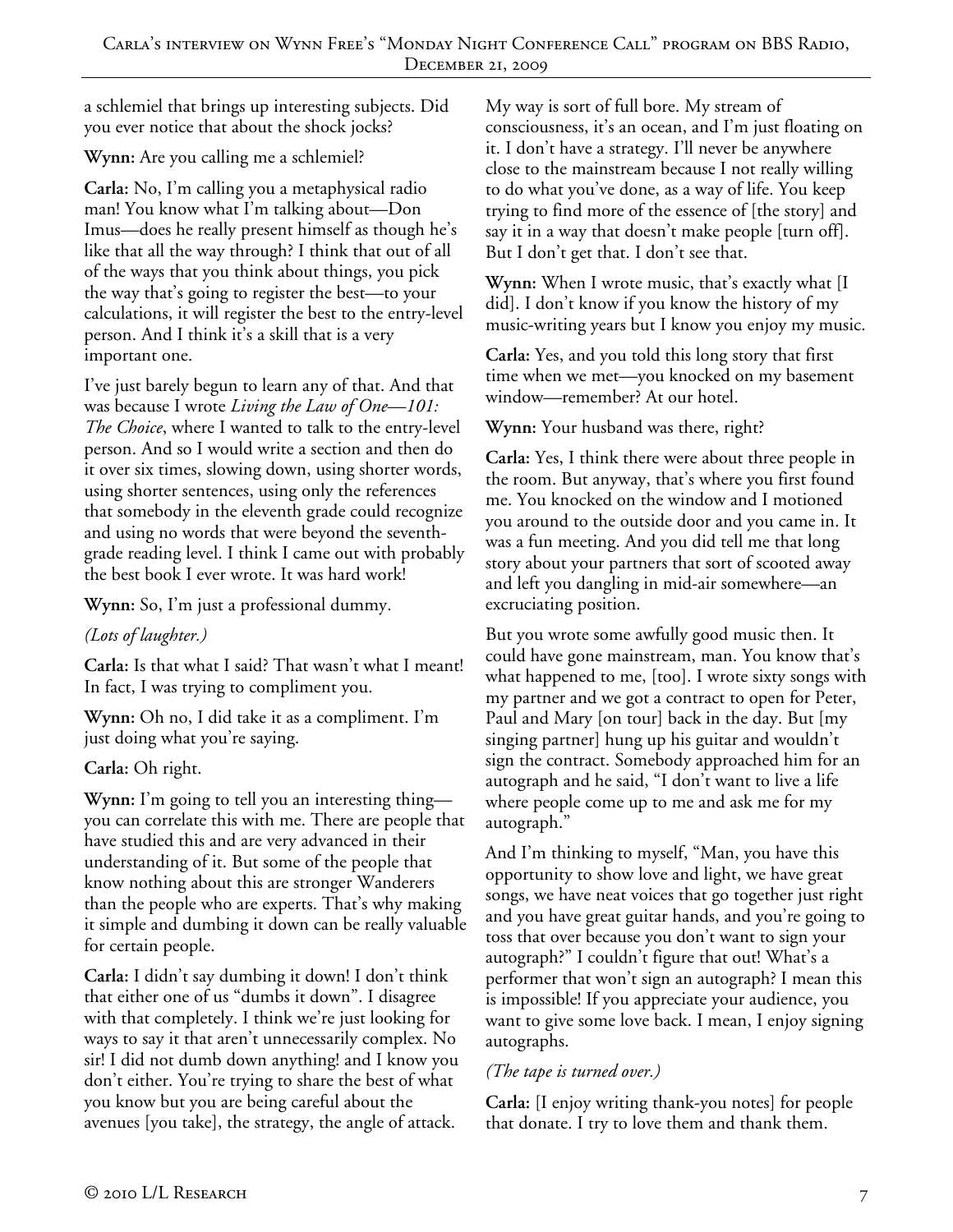That's just giving a little back. I love all that. I couldn't ever fathom what his big [angst] was about. But it's not that the same thing that happened to you.

[However,] misfortune happened and you didn't get to share all that good stuff. And that's too bad. But you're sharing it now, aren't you, you're putting it up on your web site.

**Wynn:** If I had gotten successful then, I doubt whether I would be doing what I'm doing now.

**Carla:** Well, that's true. But you know, life has so many options! You never run out of options. If we had to stop doing what we are doing tomorrow, we'd find another way to share.

**Wynn:** Yes. My heyday of writing music was when I was hitchhiking around the country. It was a time when I was very much influenced by Bob Dylan.

## **Carla:** And maybe Woody Guthrie?

**Wynn:** And Woody Guthrie. I never rode freight trains, though it certainly crossed my mind, but I did hitch-hike around the country. It probably took about 4 years and it taught me. I can put this into words now, but couldn't understand it at the time. When you're hitch-hiking, you have a certain propensity for expansion. You get out of the matrix. You're on top of the matrix; you're not in the matrix anymore. I wasn't. So I was experiencing miracles, synchronicities, impossible things on a daily basis. I didn't know how to—I still don't know how to—sit still in one place and even approach the level of speed of synchronicity that my thoughts manifested when I was hitch-hiking.

**Carla:** You were out of control. People think they are in control and it limits their ability to become aware. You were out of control. Hitch-hiking [is a ] perfect symbol for being out of control. You didn't have your own car. You went where you went. And I think that opens you up. You had no pretense of being in control.

**Wynn:** When I first started hitchhiking I was living in Berkeley. I put my thumb out in the street and said, "Okay, if there's a God, I'm putting my faith in you." It was the first time in my life that I ever did that. I didn't know what was going to happen. And from that point on it was a magic carpet ride. It was unbelievable! And that's when I started writing my

really good songs. I remember thinking to myself, "There is an alternative reality that is parallel to this reality, but no one notices because they are so entrenched in this reality." I was riding on that reality and my eyes were popping out of my head. It was like, "Can this be real? Is this really happening?"

Then I went to Hollywood, thinking I was good enough to be a song writer and be successful at it. And that is when I hit the skids. It was all tied into amazing cycles of synchronicity which I can talk about, but I can't even fathom how it works. The way I thought of it is, I have my human body and my conscious mind but also all these other levels are operating. And I'm not aware of my other levels consciously, but they're operating nonetheless. They're doing things. They're reading people. They're reading energies and they are creating spontaneous intuitive choices that make something magical happen! I was part of the creation of it but I didn't know that then. It seemed as though it was just happening.

**Carla:** That's just it! That's what so great about the spiritual path. It's really hard to get a start—maybe more these days than it used to be. Back when I was a kid, love and light and hippies, sex, drugs and rock and roll were powerful enough to create a change in the culture. But that's not happening now. You don't see the people coming out against this particular war.

**Wynn:** We have to get off the air. Did that go fast? We didn't talk about too much far-out, did we? I have to see if somebody wants to ask a question. We have about two minutes.

Caller: Hello, I have a question. Hi Carla! Thank you very much for being here. It's an honor for me to talk to you. My question is, when you mentioned the need of some medical help, putting stuff in your body, I wonder if you can explain [how it is], while we know that you are, in my terms, so far out there and having these communications with [the Confederation entities, that you do require medical assistance and they cannot help you with it.

**Carla:** Well I greatly appreciate that. I don't have any sense about this operation. It's just that my body is falling apart and if I want to keep being productive in the middle of a body that's dealt with certain symptoms for over half a century, then I have to face the fact that, in order to keep my spine stable